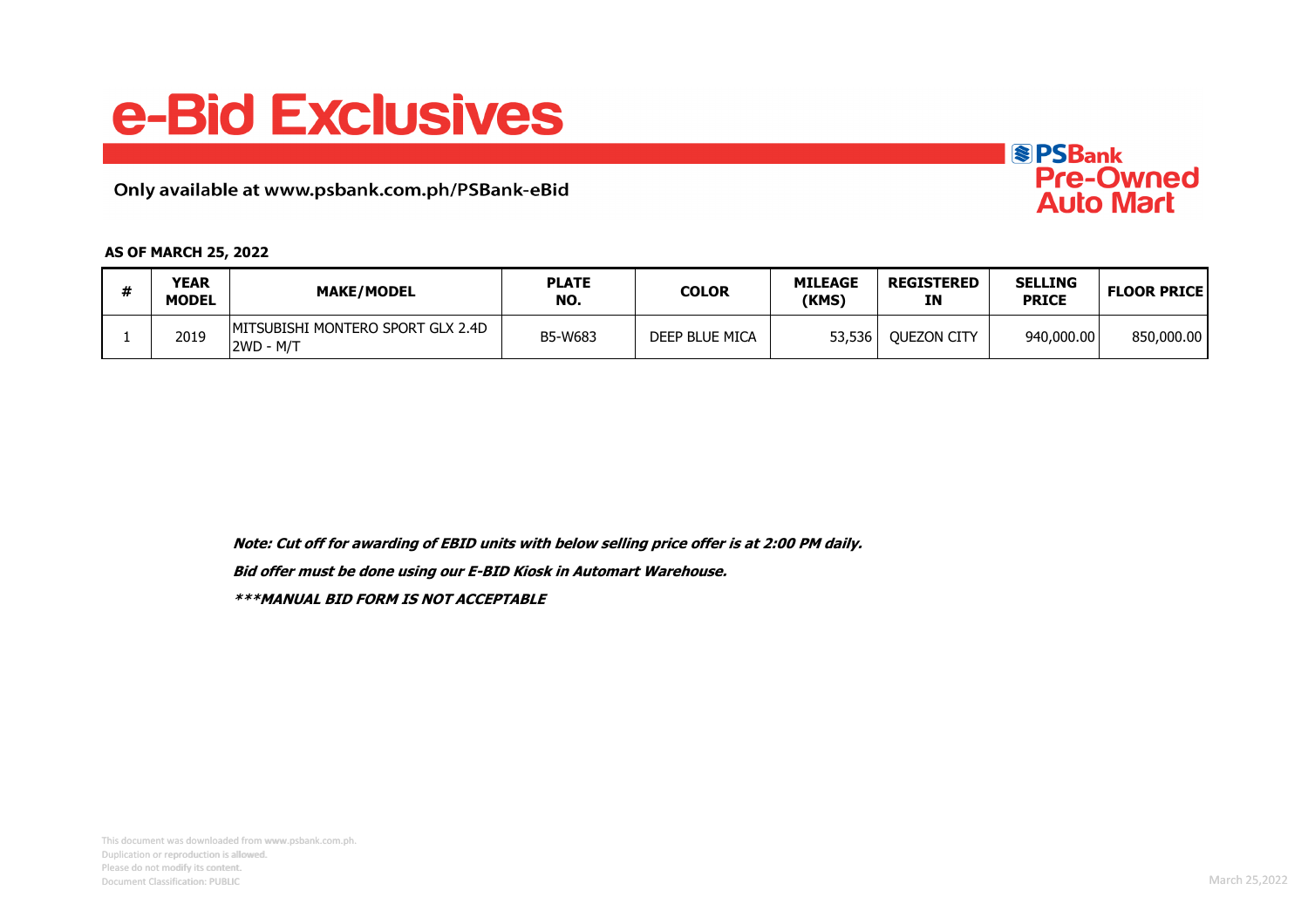

**AS OF MARCH 25, 2022**

| #  | <b>YEAR</b><br><b>MODEL</b> | <b>MAKE/MODEL</b>                                        | <b>PLATE</b><br>NO. | <b>COLOR</b>          | <b>MILEAGE</b><br>(KMS) | <b>REGISTERED</b><br>ΙN         | <b>SELLING</b><br><b>PRICE</b> | <b>FLOOR PRICE</b> |
|----|-----------------------------|----------------------------------------------------------|---------------------|-----------------------|-------------------------|---------------------------------|--------------------------------|--------------------|
|    | 2018                        | FORD EVEREST 2.2L TREND 4X2 - A/T                        | DAI-8449            | <b>ABSOLUTE BLACK</b> | 46,850                  | <b>BACOOR</b>                   | 873,000.00                     | 792,000.00         |
| 2  | 2017                        | FORD EXPLORER 2.3L 4X2 LIMITED - A/T                     | <b>NBC-6508</b>     | <b>TUXEDO BLACK</b>   | 42,667                  | LA LOMA                         | 1,386,000.00                   | 1,323,000.00       |
| 3  | 2019                        | FOTON GRATOUR MIDI TRUCK 1.5L (8FT)<br>M/T               | I0-G731             | <b>WHITE</b>          | 21,433                  | <b>MALOLOS</b>                  | 378,000.00                     | 342,000.00         |
| 4  | 2019                        | FOTON GRATOUR MINI VAN (7 SEATER) -<br>M/T               | NEB-2686 / IO-F338  | <b>BROWN</b>          | 13,376                  | MANDALUYONG<br><b>EXT</b>       | 333,000.00                     | 306,000.00         |
| 5  | 2019                        | HONDA JAZZ 1.5 VX CVT - A/T                              | <b>NEA-6061</b>     | <b>TAFFETA WHITE</b>  | 54,051                  | <b>MUNTINLUPA</b><br><b>EXT</b> | 720,000.00                     | 650,000.00         |
| 6  | 2017                        | HONDA MOBILIO 1.5 E - M/T                                | DAC-7622            | <b>CRYSTAL BLACK</b>  | 53,403                  | <b>BACOOR</b>                   | 468,000.00                     | 423,000.00         |
| 7  | 2019                        | HYUNDAI ACCENT 1.4 GL (without SRS) -<br>A/T             | K0-0688             | PHANTOM BLACK         | 40,526                  | <b>MUNTINLUPA</b>               | 387,000.00                     | 351,000.00         |
| 8  | 2020                        | HYUNDAI ACCENT 1.4 GL (without SRS) -<br>A/T             | DAZ-9528            | <b>STARDUST</b>       | 32,655                  | <b>QUEZON CITY</b>              | 414,000.00                     | 378,000.00         |
| 9  | 2017                        | HYUNDAI ACCENT SEDAN 1.6 CRDI GL<br>(Dsl) - M/T          | NAV-3122            | <b>CRYSTAL WHITE</b>  | 63,121                  | <b>MUNTINLUPA</b><br><b>EXT</b> | 342,000.00                     | 315,000.00         |
| 10 | 2022                        | HYUNDAI H100 2.5 CRDI GL 6 PE Shuttle<br>w Dual AC - M/T | K1-Z154             | <b>CREAMY WHITE</b>   | 5,272                   | MANDALUYONG<br><b>EXT</b>       | 1,134,000.00                   | 1,026,000.00       |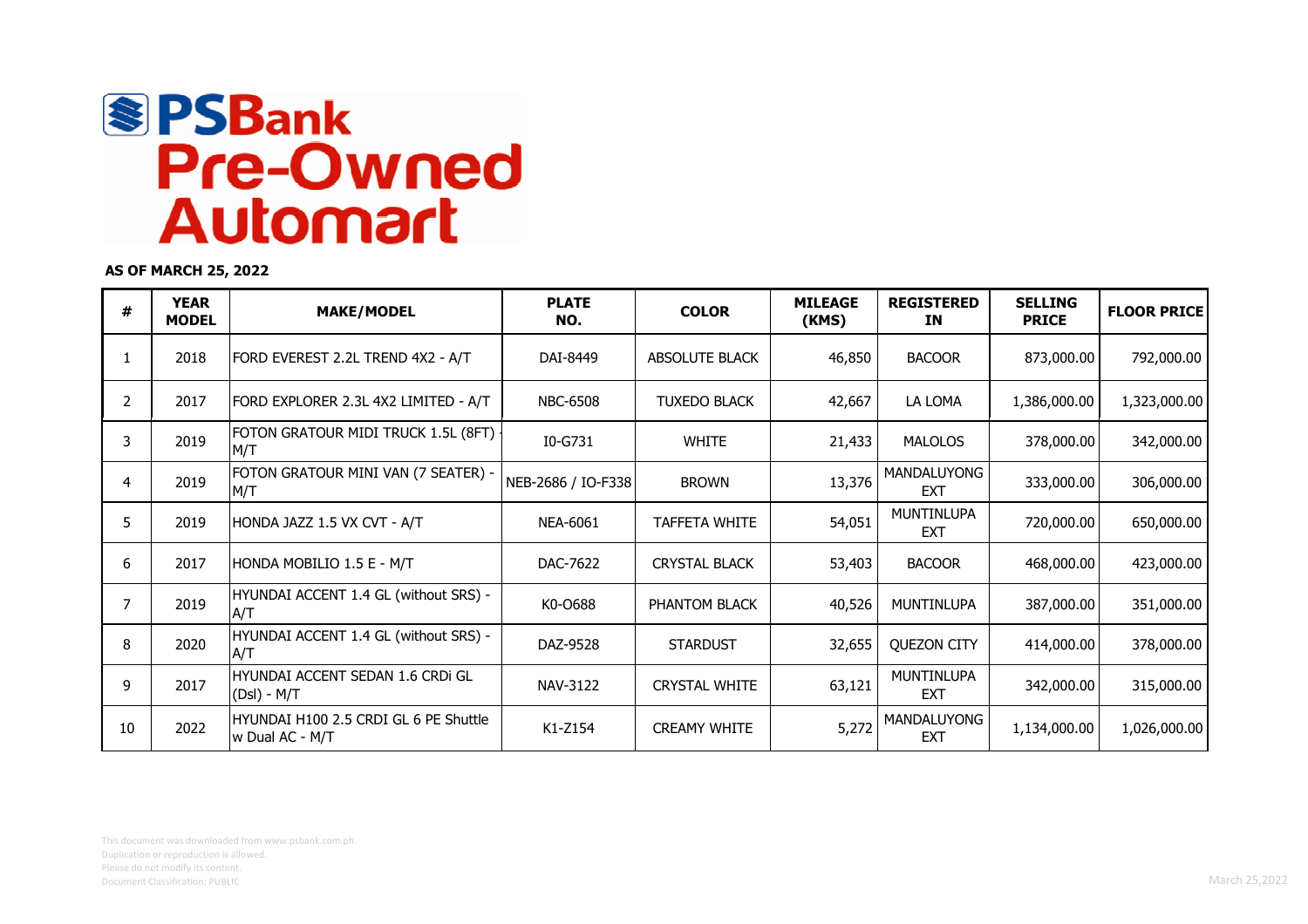| 11                | 2020 | HYUNDAI H100 2.5 CRDi GL 6 SHUTTLE<br>BODY W DUAL AC - M/T | <b>NEU-8328</b>        | C WHTIE                | 62,561 | <b>QUEZON CITY</b> | 675,000.00   | 612,000.00   |
|-------------------|------|------------------------------------------------------------|------------------------|------------------------|--------|--------------------|--------------|--------------|
| $12 \overline{ }$ | 2020 | HYUNDAI H100 2.5 GL SHUTTLE CRDI -<br>M/T                  | <b>NFN-6285</b>        | <b>CREAMY WHITE</b>    | 64,333 | <b>CALAMBA</b>     | 657,000.00   | 594,000.00   |
| 13                | 2017 | HYUNDAI H100 2.6L SHUTTLE DSL - M/T                        | CAG-1319               | <b>CREAMY WHITE</b>    | 74,113 | <b>REGION 3</b>    | 504,000.00   | 459,000.00   |
| 14                | 2020 | KIA SOLUTO 1.4L LX - A/T                                   | IAD-6516               | <b>BLUE STREAM</b>     | 16,755 | <b>REGION 1</b>    | 441,000.00   | 405,000.00   |
| 15                | 2016 | MAZDA 2 SKYACTIV V 1.5L 4-DOOR<br>(SEDAN) - A/T            | NDU-6789 / RK-<br>0279 | <b>BLACK MICA</b>      | 54,878 | <b>MAKATI</b>      | 369,000.00   | 333,000.00   |
| 16                | 2017 | MITSUBISHI ADVENTURE 2.5 GLX - M/T                         | <b>NAU-7187</b>        | <b>MAJESTIC RED</b>    | 38,872 | LA LOMA            | 490,000.00   | 450,000.00   |
| 17                | 2019 | MITSUBISHI MONTERO SPORT 2.4L GLX -<br>M/T                 | NGM-4668               | <b>MEDIUM RED</b>      | 59,542 | <b>MALOLOS</b>     | 920,000.00   | 830,000.00   |
| 18                | 2018 | MITSUBISHI MONTERO SPORT GLX 2.4D -<br>M/T                 | B2-V479                | <b>BRONZE METALLIC</b> | 44,969 | <b>QUEZON CITY</b> | 910,000.00   | 820,000.00   |
| 19                | 2019 | MITSUBISHI MONTERO SPORT GLX 2.4D<br>$2WD - M/T$           | NEI-9427 / B5-U242     | <b>MEDIUM RED</b>      | 48,096 | <b>QUEZON CITY</b> | 960,000.00   | 870,000.00   |
| 20                | 2020 | MITSUBISHI MONTERO SPORT GT 2.4D<br>$2WD - A/T$            | NFX-5267               | <b>JET BLACK MICA</b>  | 25,473 | MUNTINLUPA         | 1,510,000.00 | 1,440,000.00 |
| 21                | 2018 | MITSUBISHI STRADA GLS 2.4D 2WD - A/T                       | NBP-5276               | DIAMOND BLACK M        | 54,116 | <b>QUEZON CITY</b> | 840,000.00   | 760,000.00   |
| 22                | 2019 | MITSUBISHI XPANDER GLS 1.5G - A/T                          | <b>NEI-8938</b>        | <b>TITANIUM GRAY</b>   | 35,379 | <b>QUEZON CITY</b> | 710,000.00   | 640,000.00   |
| 23                | 2019 | MITSUBISHI XPANDER GLS SPORT 1.5G -<br>A/T                 | B6-L746                | STERLING SILVER        | 35,241 | <b>MALOLOS</b>     | 760,000.00   | 690,000.00   |
| 24                | 2019 | MITSUBISHI XPANDER GLS SPORT 1.5G -<br>A/T                 | <b>NFU-6361</b>        | <b>JET BLACK MICA</b>  | 38,303 | <b>KAWIT</b>       | 760,000.00   | 690,000.00   |
| 25                | 2017 | NISSAN JUKE 1.6 CVT - A/T                                  | <b>NAH-3664</b>        | <b>BLACK OBSEDIAN</b>  | 55,525 | LA LOMA            | 549,000.00   | 495,000.00   |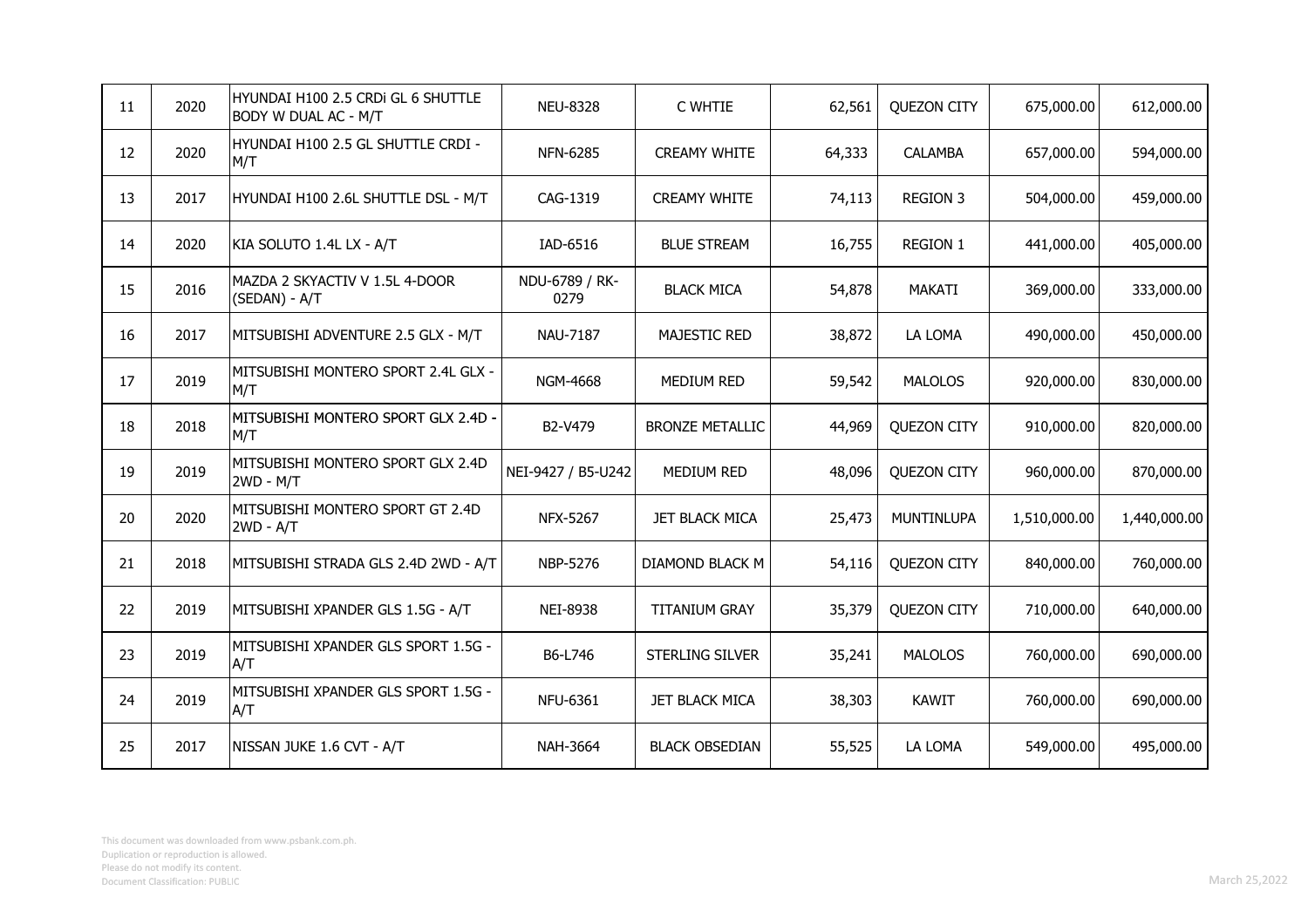| 26 | 2019 | NISSAN TERRA 2.5L VL 4X2 - A/T                | <b>NEB-1851</b> | <b>GALAXY BLACK</b>                | 44,964 | <b>MALOLOS</b>           | 1,320,000.00 | 1,190,000.00 |
|----|------|-----------------------------------------------|-----------------|------------------------------------|--------|--------------------------|--------------|--------------|
| 27 | 2019 | NISSAN TERRA 2.5L VL 4X2 -A/T                 | NEA-4993        | F. METALLIC GOLD                   | 57,062 | <b>MUNTINLUPA</b>        | 1,260,000.00 | 1,140,000.00 |
| 28 | 2019 | SUZUKI APV UV 1.6L DAC - M/T                  | NFT-9953        | <b>WHITE</b>                       | 21,615 | <b>QUEZON CITY</b>       | 414,000.00   | 378,000.00   |
| 29 | 2019 | SUZUKI CELERIO GL 1.0L M/T MC - M/T           | NED-1547        | SPEEDY BLUE                        | 57,790 | MUNTINLUPA               | 261,000.00   | 243,000.00   |
| 30 | 2019 | SUZUKI CIAZ 1.4L GL - A/T                     | NGD-1681        | P. PURE WHITE                      | 18,173 | <b>QUEZON CITY</b>       | 378,000.00   | 342,000.00   |
| 31 | 2019 | SUZUKI DZIRE 1.2 GL - M/T                     | <b>NEA-9955</b> | SILKY SILVER ME                    | 50,861 | MUNTINLUPA               | 324,000.00   | 297,000.00   |
| 32 | 2018 | TOYOTA ALTIS 1.6 G - M/T                      | EAD-2451        | <b>GRAY METALLIC</b>               | 53,597 | <b>NAGA</b>              | 594,000.00   | 540,000.00   |
| 33 | 2018 | TOYOTA HI-ACE 3.0 COMMETER - M/T              | A4-H770         | <b>WHITE</b>                       | 64,307 | <b>MUNTINLUPA</b>        | 840,000.00   | 760,000.00   |
| 34 | 2018 | TOYOTA HI-ACE GL GRANDIA 3.0L DSL 1T<br>· A/T | CAM-1520        | <b>EXTREME BLACK</b>               | 23,246 | <b>REGION 3</b>          | 1,150,000.00 | 1,040,000.00 |
| 35 | 2019 | TOYOTA RUSH 1.5G - A/T                        | <b>NDK-1295</b> | <b>BRONZE MICA MET</b>             | 32,217 | LA LOMA                  | 790,000.00   | 720,000.00   |
| 36 | 2019 | TOYOTA VIOS 1.3 E - M/T                       | BAB-3657        | <b>BLACKISH RED</b><br><b>MICA</b> | 53,519 | <b>REGION 2</b>          | 414,000.00   | 378,000.00   |
| 37 | 2021 | TOYOTA VIOS 1.3 XLE CVT - A/T                 | NGP-4297        | <b>BLACK</b>                       | 36,608 | MUNTINLUPA               | 530,000.00   | 480,000.00   |
| 38 | 2016 | TOYOTA VIOS 1.3E GAS - A/T                    | <b>NCF-5231</b> | <b>BLACK</b>                       | 48,808 | MUNTINLUPA<br><b>EXT</b> | 350,000.00   | 320,000.00   |
| 39 | 2018 | TOYOTA VIOS 1.3E GAS- M/T                     | <b>NCL-1181</b> | <b>BLACK</b>                       | 18,039 | <b>QUEZON CITY</b>       | 380,000.00   | 350,000.00   |
| 40 | 2019 | TOYOTA VIOS 1.5 G PRIME CVT - A/T             | A9-C137         | <b>GRAYISH BLUE MI</b>             | 15,493 | <b>REGION 2</b>          | 740,000.00   | 670,000.00   |